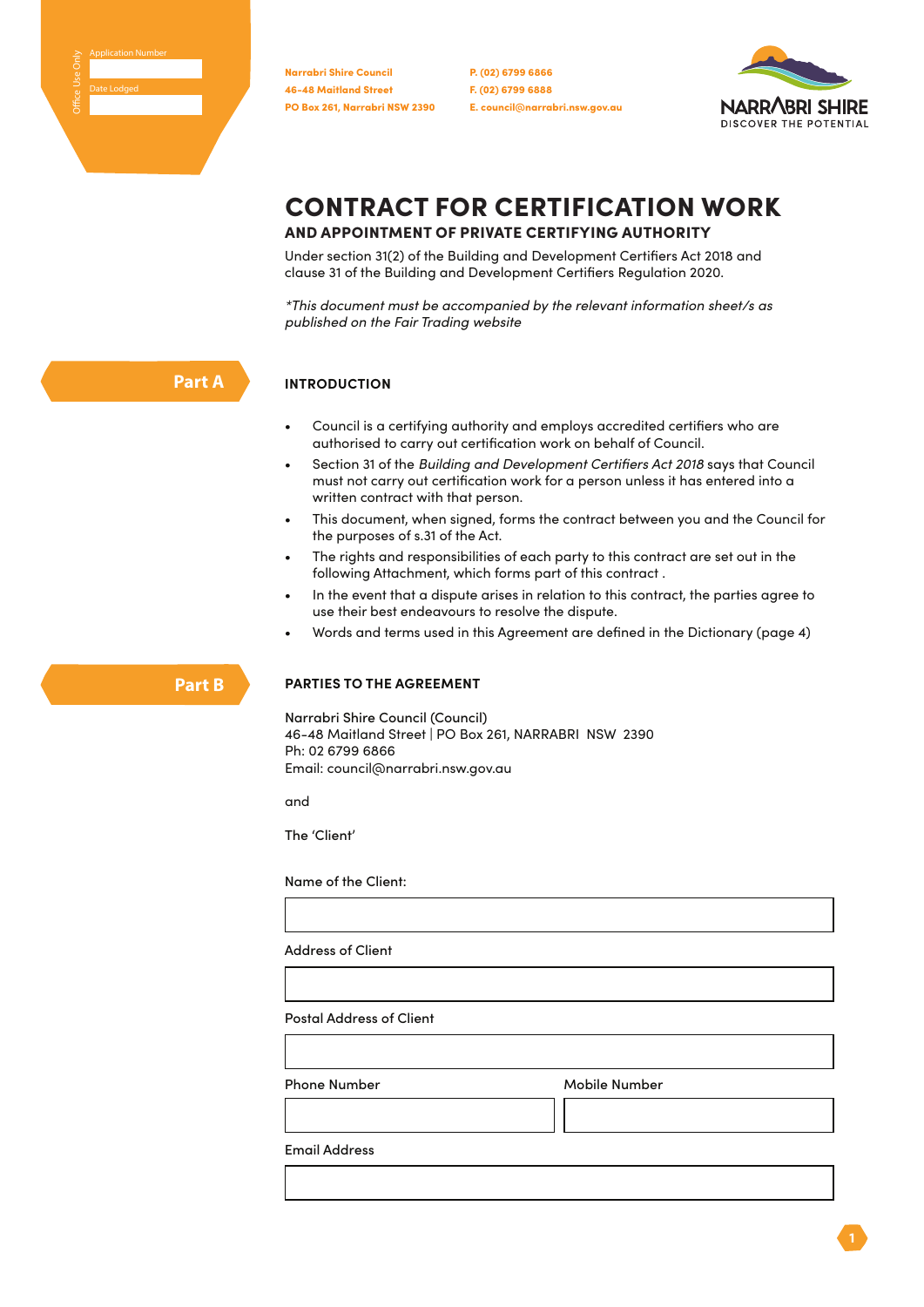# **Part C**

#### **PERSONS WHO MAY CARRY OUT THE CERTIFICATION WORK AND INSPECTIONS**

- Certification work under this agreement may be carried out by any of the following employees of Council on behalf of Council, subject to the terms of their accreditation :
	- Anna Booby, BPB1157  $\bigcirc$  $\bigcirc$  $\bigcirc$
	- $\bigcirc$
- Inspections required under the Environmental Planning and Assessment Act 1979 may be carried out by any of the following employees of Council subject to the terms of their accreditation:
	- Anna Booby, BPB1157
	- ◯

Council will notify you in writing if any other person is to carry out certification work and/or inspections prior to that work being undertaken.

**Part D**

#### **THE DEVELOPMENT**

Description of the development :(eg. Single Story Dwelling)

Formal particulars of the title of the development site:

| Development consent details: (tick Appropriate box/s and complete as applicable)                                               |                                                                                              |                                                                                                    |                                |  |  |
|--------------------------------------------------------------------------------------------------------------------------------|----------------------------------------------------------------------------------------------|----------------------------------------------------------------------------------------------------|--------------------------------|--|--|
| Development consent<br>granted by consent<br>authority                                                                         | Development consent<br>given by the issue of a<br>complying development<br>certificate (CDC) |                                                                                                    | Part 4A certificates<br>issued |  |  |
| Name of consent authority                                                                                                      | Name of certifying authority                                                                 |                                                                                                    | Type certificate issued        |  |  |
|                                                                                                                                |                                                                                              |                                                                                                    |                                |  |  |
| DA consent number                                                                                                              | CDC number                                                                                   |                                                                                                    | Certificate number             |  |  |
|                                                                                                                                |                                                                                              |                                                                                                    |                                |  |  |
| Date of consent                                                                                                                | Date of CDC                                                                                  |                                                                                                    | Date of certificate            |  |  |
|                                                                                                                                |                                                                                              |                                                                                                    |                                |  |  |
| Details of approved document details<br>of plans, specifications and other<br>documents approved by development<br>consent/CDC |                                                                                              | Details of plans, specifications and other<br>documents the subject of any part 4A<br>certificate: |                                |  |  |
|                                                                                                                                |                                                                                              |                                                                                                    |                                |  |  |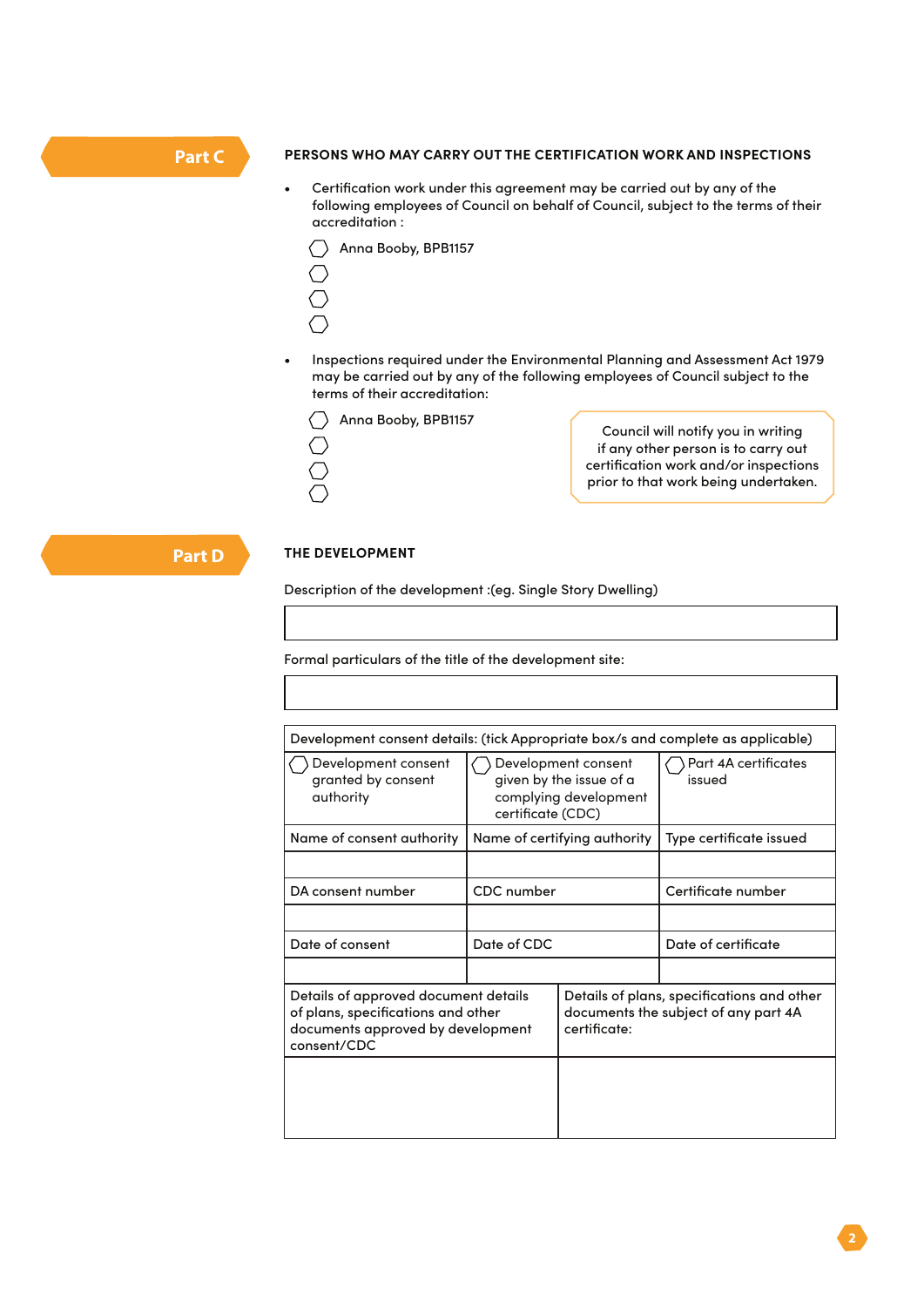#### **CERTIFICATION OF WORK TO BE PERFORMED**

#### **Determination of application for Development Certificates**  *(Tick one or more boxes as appropriate)*

- $\langle \rangle$  Determination of application for a CDC\*
- $\langle \rangle$  Determination of application for a construction certificate\*
- $\langle \rangle$  Determination of application for a subdivision certificate\*
- $\langle \rangle$  Determination of application for a compliance certificate\*
- $\langle \rangle$  Determination of application for an occupation certificate\*
- Determination of an application for a strata certificate\*

#### **Undertaking the Functions of Principal Certifying Authority (PCA)**

 $\langle \rangle$  Undertaking the functions of PCA for the development\* *\*Refer to relevant Attachment(s) that contain the statutory obligations of the registered certifier and yourobligations as the applicant for the development.*

**FEES AND CHARGES**

Fees and charges are set out in the following attachment, which forms part of this contract

#### **SIGNATURES**

By signing this contract the client declares that they:

- i. have freely chosen to engage the certifier, and
- ii. have read the contract and any accompanying document/s and understands their responsibilities and those of the certifier

| Signed/executed by or on behalf of the Council | Date |  |
|------------------------------------------------|------|--|
|                                                |      |  |
| Signed/executed by or on behalf of the Client  | Date |  |
|                                                |      |  |

**Part F**

**Part G**

**Part E**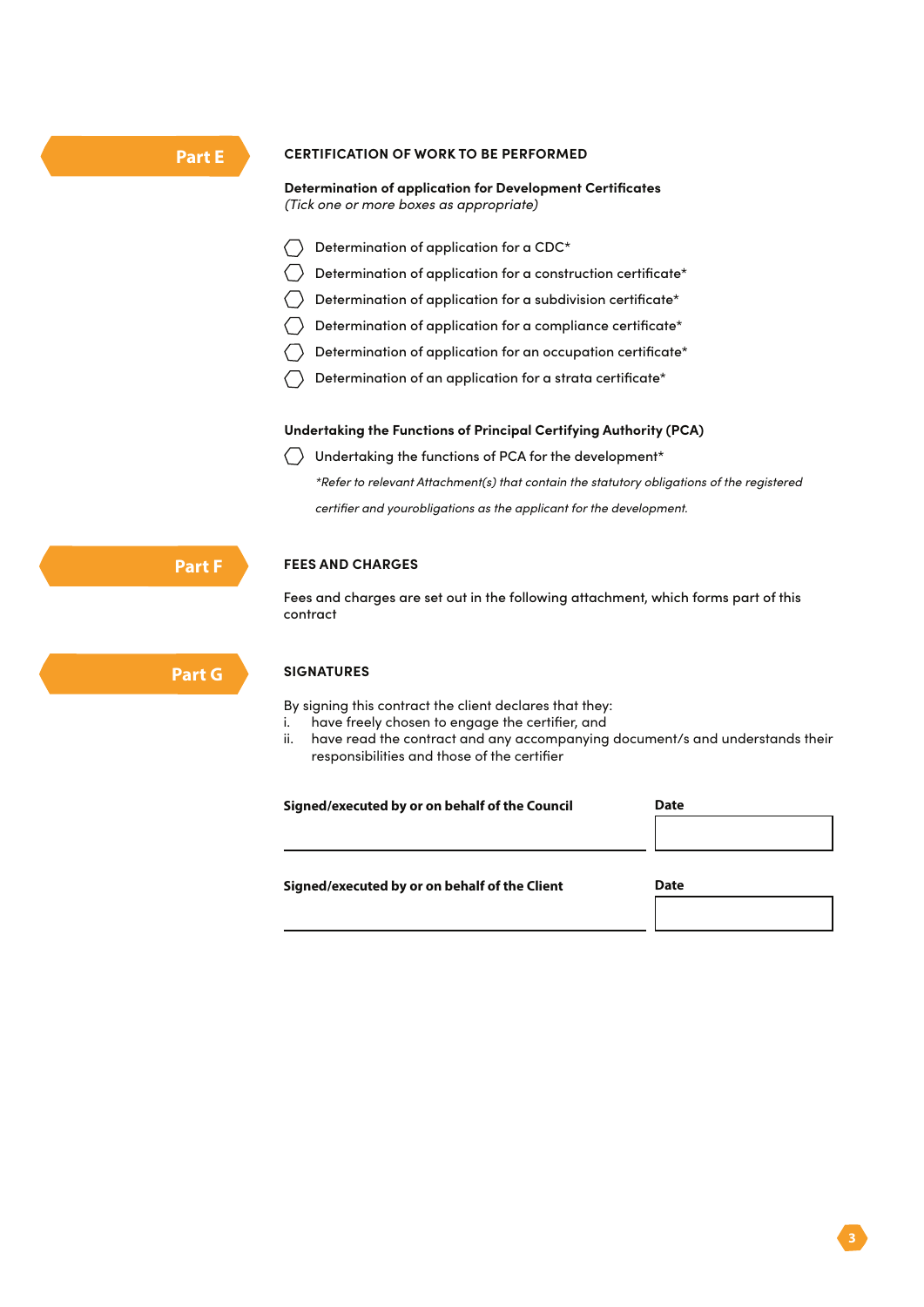## **Dictionary**

*Accredited certifier* means the holder of a certificate of accreditation as an accredited certifier under the Act

*Applicable environmental planning instrument* means the State Environmental Planning Policy or the Local Environmental Plan nominated by the Client as the instrument against which an application for a complying development certificate is to be assessed.

*BASIX* means the Building Sustainability Index

*BCA* means the Building Code of Australia.

*BDC* Act means the Building and Development Certifiers Act 2018

*Certification work* means:

- A. the determining of an application for a development certificate
- B. the issue of a development certificate
- C. carrying out the functions of a PCA
- D. carrying out of inspections for the purposes of section109E(3)(d) of the EP&A Act
- E. carrying out inspections under section 22 Swimming Pools Act 1992 and issuing certificates of complianceunder that Act

*Contractor licence* means a licence issued under the Home Building Act 1989 Development certificate means:

- A. a certificate under Part 4A of the EP&A Act, being:
	- a construction certificate
	- a compliance certificate
	- a sub-division certificate
	- an occupation certificate
- B. a complying development certificate
- C. a strata certificate issued under the Strata Schemes (Freehold Development) Act 1973 or the Strata Schemes (Leasehold Development) Act 1986

*EP&A Act* means the Environmental Planning and Assessment Act 1979

*EP&A Regulation* means the Environmental Planning and Regulation 2000

*Owner-builder permit* has the meaning given to it by the Home Building Act 1989

*PCA* means a principal certifying authority appointed under section 109E of the EP&A Act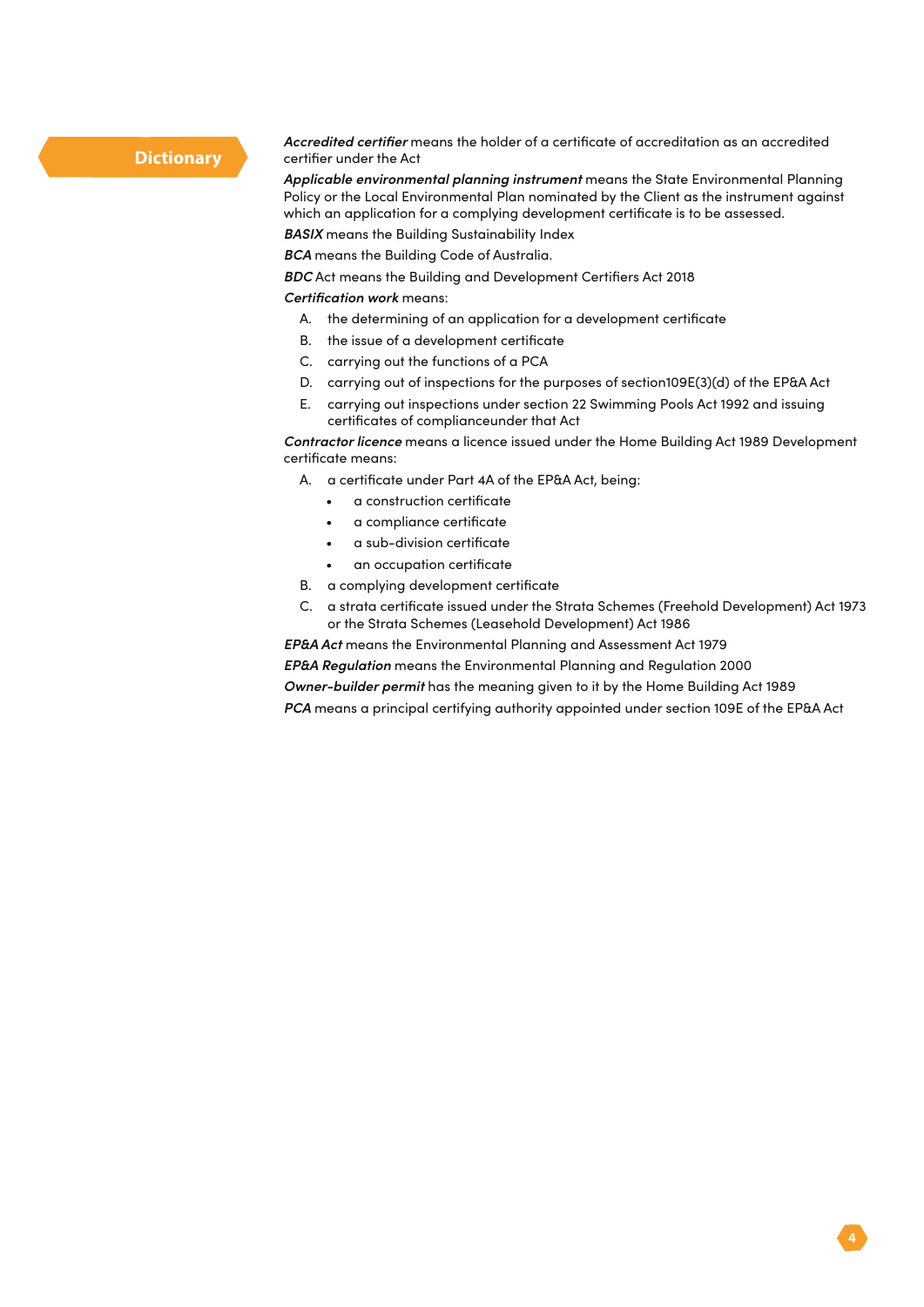The Council agrees to perform all work necessary to comply with relevant statutory requirements and to facilitate timely determination of the application, including :

- 1. Providing a blank copy of CDC application form to the Client .
- 2. If necessary, obtaining a certificate under section 10.7 of the EP& A Act.
- 3. If the development is on a site which affects an existing building, inspecting, or arranging for another accredited certifier to inspect, the building and preparing a record of the inspection.
- 4. If clause 130(2A) or 130(2E) of the EP&A Regulation applies to the application (i.e. where there is an alternative solution relating to fire safety requirements) obtain a compliance certificate or written report from a fire safety engineer or another accredited certifier that satisfies the requirements of clause of the 130 EP&A Regulation.
- 5. .Assessing whether the proposed development satisfies the development standards set out in the relevant environmental planning instrument, development control plan and the EP&A Regulation.
- 6. Determining the application and preparing a notice of the determination.
- 7. If the application is granted:
	- A. preparation of a complying development certificate and endorsement of all relevant plans, specifications and other documents
	- B. preparation of any associated fire safety schedule or fire link conversion schedule
	- C. determining whether any long service levy payment is required to be made, and if so, that the amount has been paid.
	- D. determining if any contributions plan requires the CDC to be subject to a condition requiring a monetary payment.
	- E. issuing the CDC to the Client together with associated endorsed plans, specifications, and other approved documents.
	- F. forwarding copies of documents prepared to statutory authorities, including the NSW Rural Fire Service, as required by the EP&A Regulation.

#### **RIGHTS AND RESPONSIBILITIES OF CLIENT**

- 1. The Client agrees to respond in a timely manner to any request from the Council for information concerning the proposed development.
- 2. The Client may terminate this agreement for any reason on the giving of at least two weeks written notice to the Council.
- 3. The Client agrees to pay all fees and charges set out in the Estimate/Quote issued on or before lodgement of the application.

| Quote No: |  |
|-----------|--|
|           |  |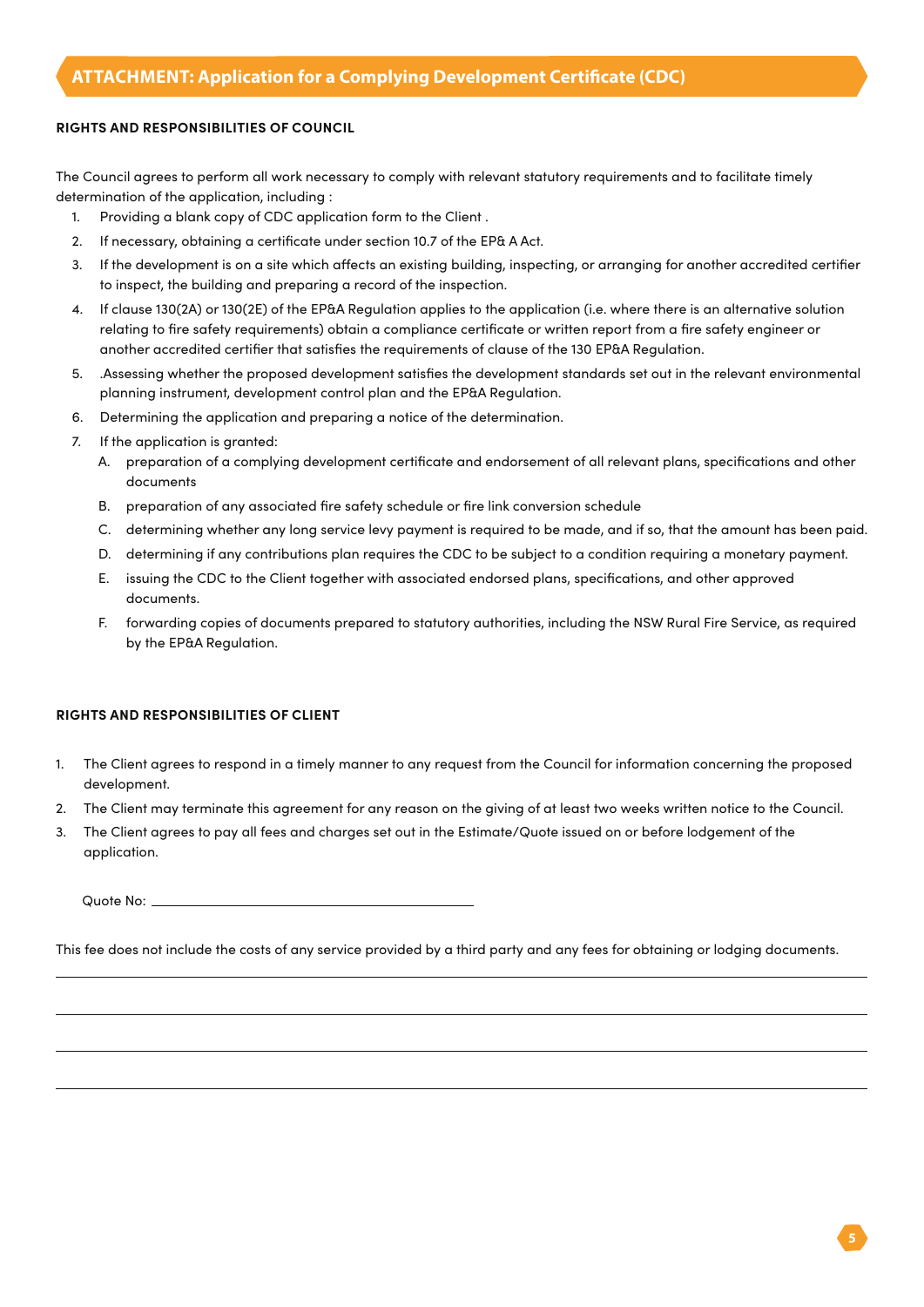The Council agrees to perform all work necessary to comply with relevant statutory requirements and to facilitate timely determination of the application, including :

- 1. Providing a blank copy of CC application form to the Client.
- 2. If necessary, obtaining a certificate under section 10.7 of the EP& A Act
- 3. If the development is on a site which affects an existing building, inspecting, or arranging for another accredited certifier to inspect, the building and preparing a record of the inspection.
- 4. If clause 144 of the EP& A Regulation applies to the development (i.e. alternative solutions for certain fire safety measures), applying to the Fire Commissioner for an initial fire safety report.
- 5. If clause 144A of the EP& A Regulation applies to the application (i.e. where there is an alternative solution relating to fire safety requirements) obtaining a compliance certificate or written report from a fire safety engineer.
- 6. Assessing whether the application satisfies the requirements of the EP&A Regulation, including compliance with the BCA, the development consent and any pre-conditions to the issue of a CC.
- 7. Determining the application and preparing a notice of the determination.
- 8. If the application is granted:
	- A. preparing a construction certificate
	- B. endorsing all relevant plans, specifications, and other documents
	- C. preparing any associated fire safety schedule or fire link conversion schedule
	- D. determining if any long service payment levy is required to be made, and if so, that the amount (or instalment) has been paid.
	- E. determining if any security, or monetary payment, or levy under sections 7. 11 or 7.12 of the EP&A Act are required before the CC is issued.
	- F. issuing the CC to the Client together with associated endorsed plans specifications and other approved documents.
	- G. forwarding copies of documents prepared to the consent authority as required by the EP&A Regulation.

#### **RIGHTS AND RESPONSIBILITIES OF CLIENT**

- 1. The Client agrees to respond in a timely manner to any request from the Council for information concerning the proposed development.
- 2. The Client acknowledges the necessity for compliance with the conditions of development consent.
- 3. The Client may terminate this agreement for any reason on the giving of at least two weeks written notice to the Council.
- 4. The Client agrees to pay all fees and charges set out in the Estimate/Quote issued on or before lodgement of the application.

Quote No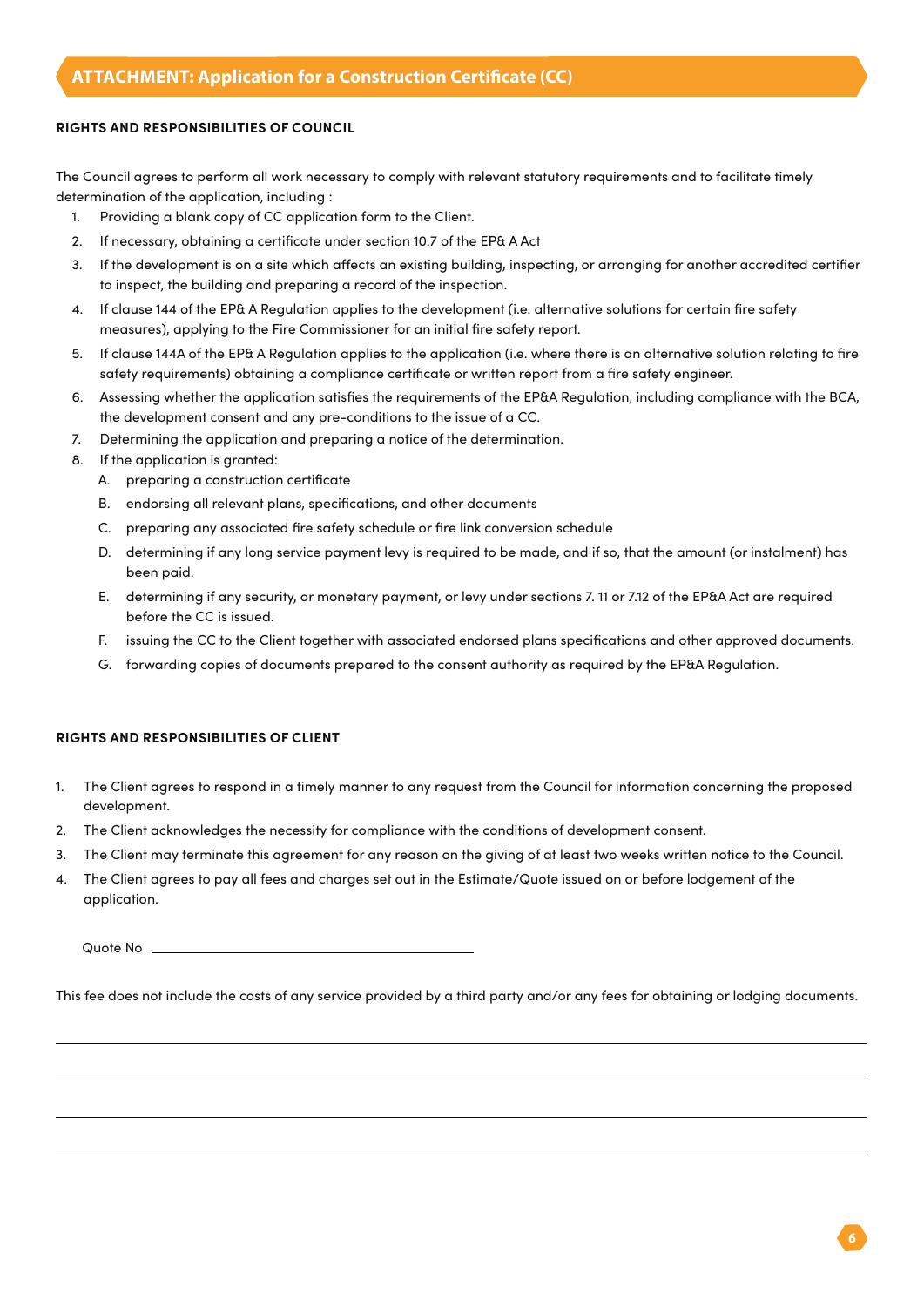The Council agrees to perform all work necessary to comply with relevant statutory requirements and to facilitate timely determination of the application, including :

- 1. Providing a blank copy of an OC application form to the Client.
- 2. Conducting an inspection of the development and prepare a record of the inspection.
- 3. If clause 144 of the EP& A Regulation applies to the development (i.e. alternative solutions for certain fire safety measures), applying to the Fire Commissioner for a final fire safety report.
- 4. Obtaining a final fire safety certificate or interim fire safety certificate as required by the EP& A Regulation.
- 5. Ensuring that all BASIX requirements required to be complied with before an OC may be issued have been satisfied, including obtaining any necessary BASIX completion receipt.
- 6. If clause 130(2A) or 144A(1) of the EP& A Regulation applied to the development (i.e. where there is an alternative solution relating to fire safety requirements), obtaining a further compliance certificate or written report from a fire safety engineer with respect to the completed works as required by clause 153A of the EP& A Regulation.
- 7. Assessing whether the application satisfies the requirements of the EP&A Regulation, including whether any pre-conditions of the development consent or CDC which are required to be met before an OC may be issued, have been met and (where building work has been carried out) whether the work is not inconsistent with the development consent).
- 8. Determining the application and preparing a notice of the determination.
- 9. If the application is granted, preparing an OC and issuing it to the Client.
- 10. Forwarding copies of documents prepared to the consent authority as required by the EP&A Regulation.

#### **RIGHTS AND RESPONSIBILITIES OF CLIENT**

- 1. The Client agrees to respond in a timely manner to any request from the Council for information concerning the proposed development.
- 2. The Client acknowledges the necessity for compliance with the conditions of development consent.
- 3. The Client may terminate this agreement for any reason on the giving of at least two weeks written notice to the Council.
- 4. The Client agrees to pay all fees and charges set out in the Estimate/Quote issued before lodgement of the application.

Quote No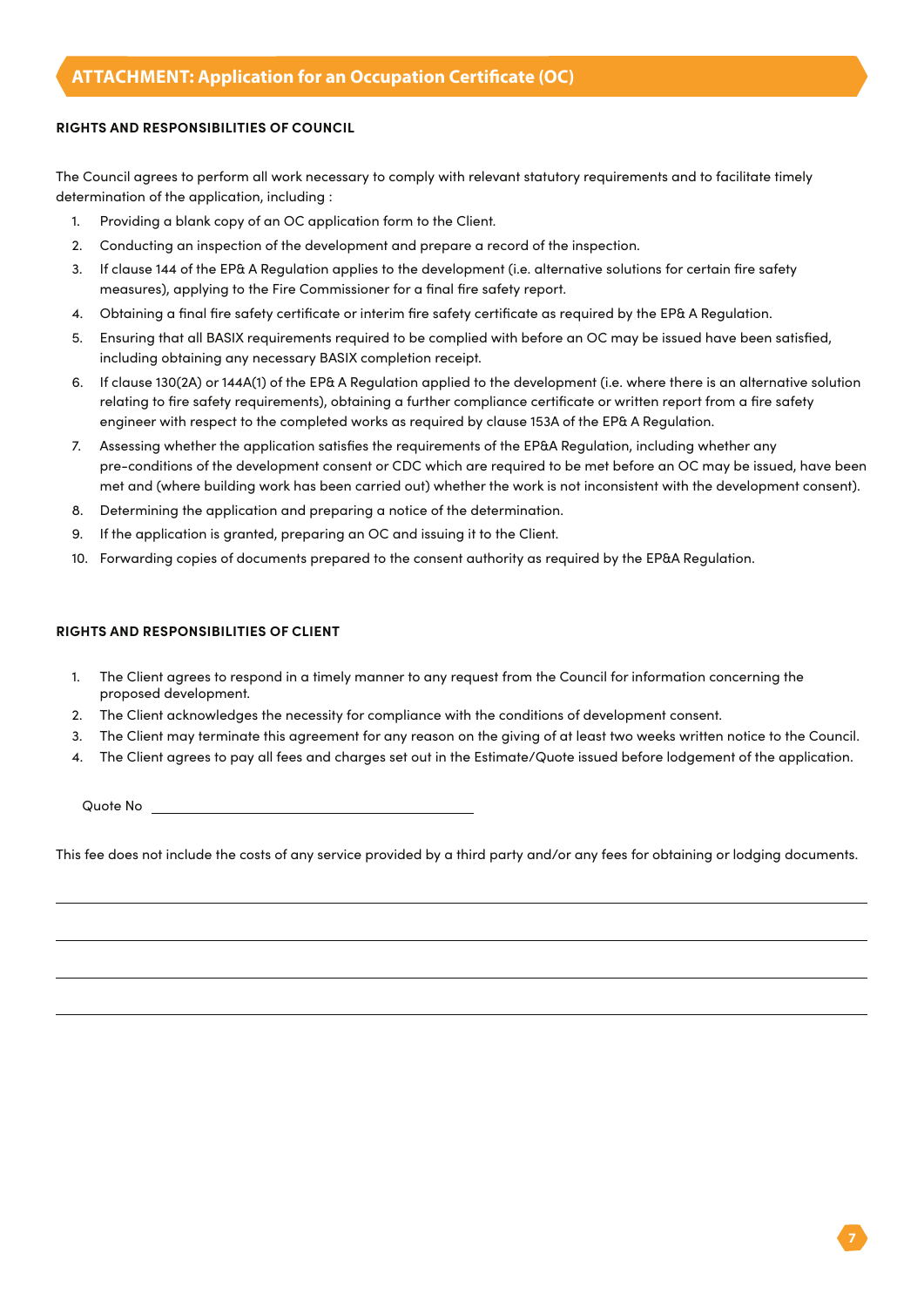The Council will perform all work necessary to comply with relevant statutory requirements and to facilitate the timely determination of the application, including:

- 1. Providing a blank copy of SC application form to the Client.
- 2. Conducting an inspection of any subdivision work, if necessary.
- 3. Determining whether any conditions of development consent, or requirements of a planning agreement, which are required to be complied with before a SC may be issued have been satisfied.
- 4. Determining if a certificate of compliance from a water supply authority is required, and if so, whether one has been obtained.
- 5. Determining if objector rights of appeal, if any, have lapsed or been determined.
- 6. Determining if any drainage easement is required by an order under section 40 of the Land and Environment Court Act 1979, and if so, whether such an easement has been provided
- 7. If any subdivision work has not been completed, determining if any agreement has been reached with the consent authority relating to the payment for, or the giving of security for, the completion of the subdivision work.
- 8. Determining the application and preparing a notice of determination.
- 9. If the application is granted, preparing a subdivision certificate and endorsing the plan of subdivision.

#### **RIGHTS AND RESPONSIBILITIES OF CLIENT**

- 1. The Client agrees to respond in a timely manner to any request from the Council for information concerning the proposed development.
- 2. The Client acknowledges the necessity for compliance with the conditions of development consent.
- 3. The Client may terminate this agreement for any reason on the giving of at least two weeks written notice to the Council.
- 4. The Client agrees to pay all fees and charges set out in the Estimate/Quote issued before lodgement of the application.

Quote No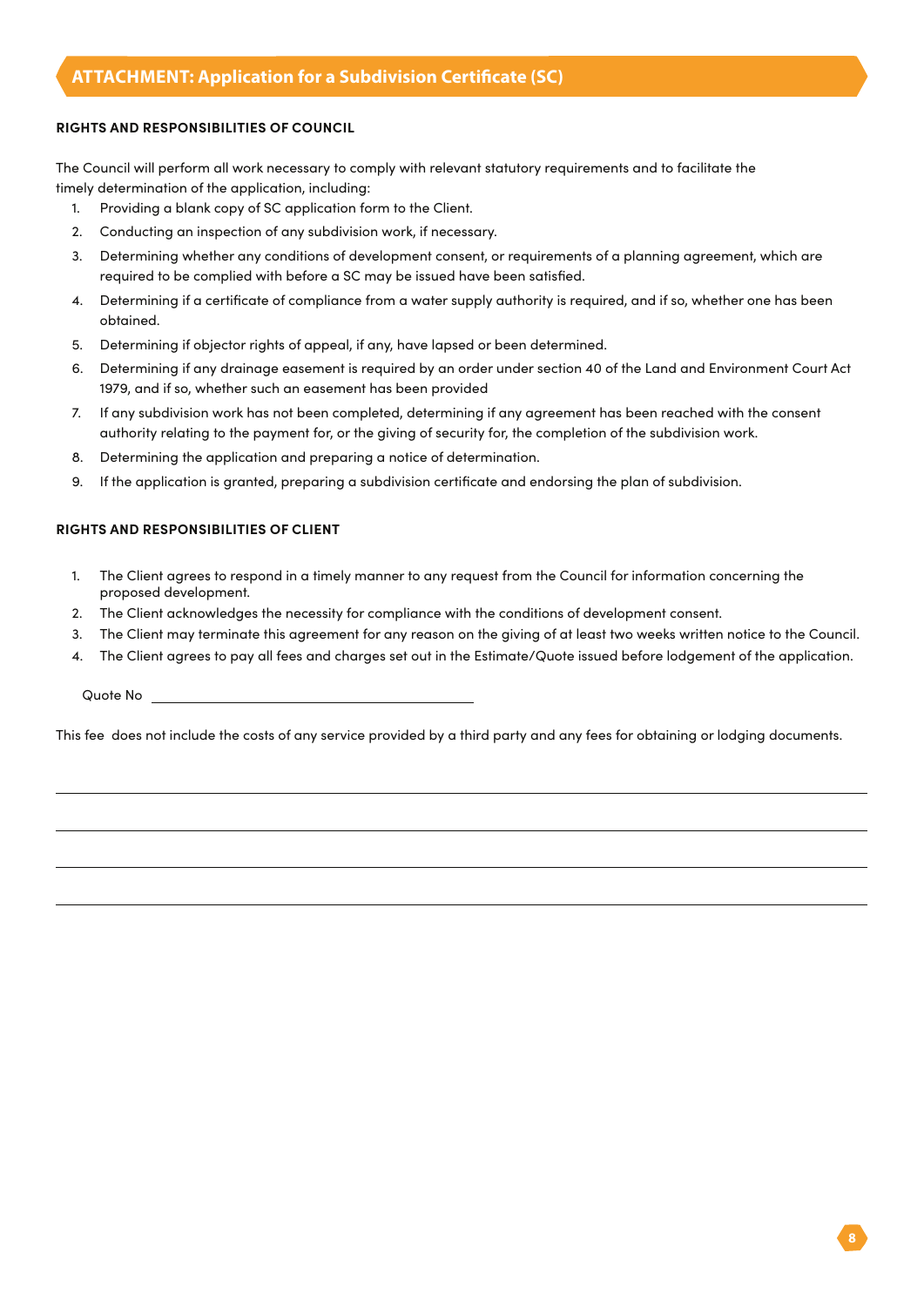# **ATTACHMENT: Application for a Compliance Certificate**

### **RIGHTS AND RESPONSIBILITIES OF COUNCIL**

The Certifier will perform, on behalf of the Council, all work that is necessary to comply with relevant statutory

requirements and to facilitate the timely determination of the application, including:

- 1. Conducting an inspection of any building work or subdivision work, if necessary.
- 2. Where appropriate, determining if a development consent or complying development certificate is in force with respect to building work or subdivision work which is the subject of the application
- 3. If the application is granted, preparing a compliance certificate and issuing it to the Client.

#### **RIGHTS AND RESPONSIBILITIES OF CLIENT**

- 1. The Client agrees to respond in a timely manner to any request from the Council for information concerning the proposed development.
- 2. The Client may terminate this agreement for any reason on the giving of at least two weeks written notice to the Council.
- 3. The Client agrees to pay all fees and charges set out in the Estimate/Quote issued on or before lodgement of the application.

Quote No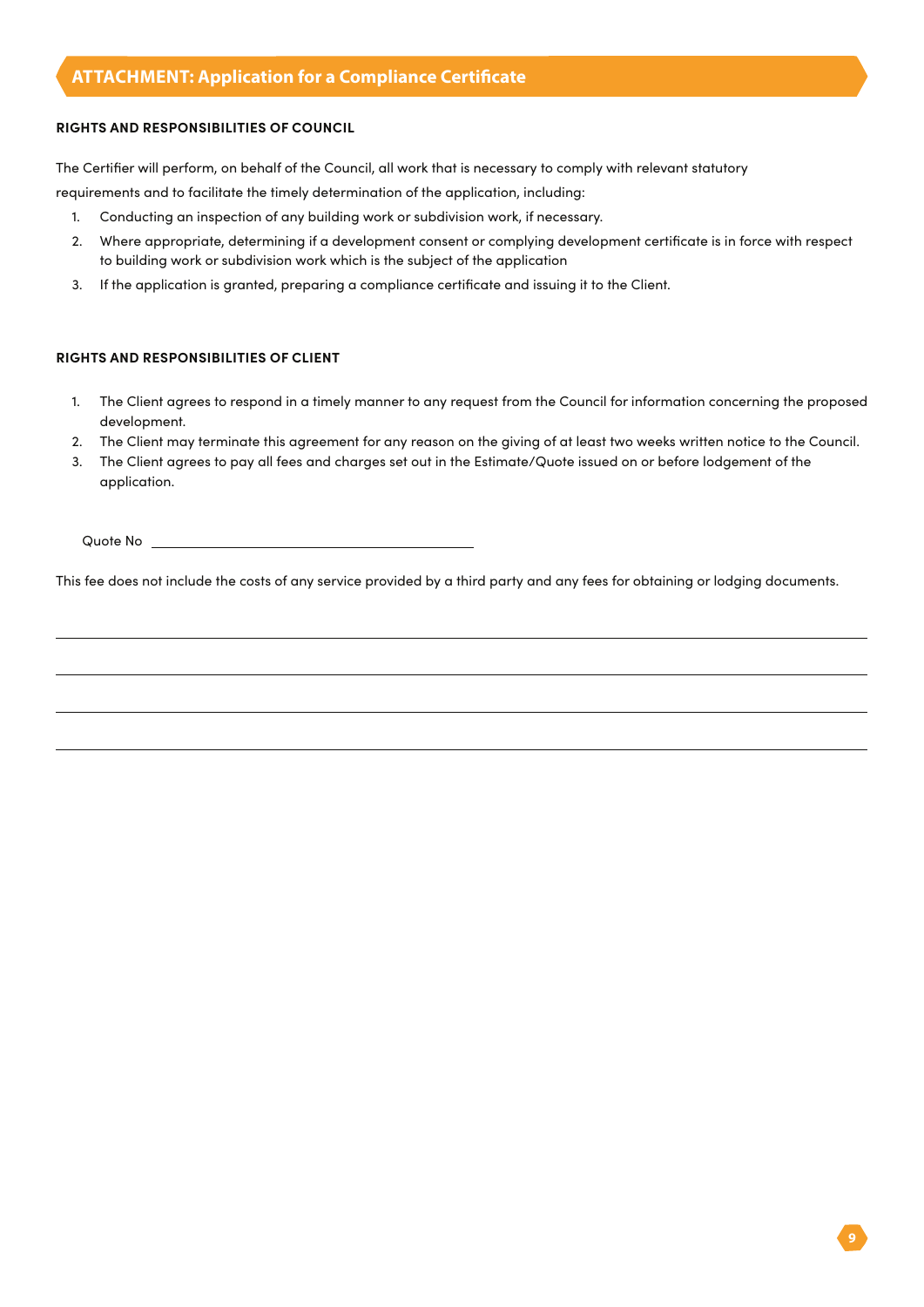#### **DESCRIPTIVE SERVICES**

The Council agrees to perform all work that is necessary to comply with relevant statutory requirements, including:

- 1. Not later than two days before any building work or subdivision work commences:
	- A. notifying the consent authority of the Certifier's appointment as PCA
	- B. notifying the Client of all inspections that are required to be carried out of the building work or subdivision work.
- 2. Determining, before any building work or subdivision work commences, that a construction certificate or complying development certificate has been issued for the work.
- 3. Determining, before any residential building work commences, that either:
	- A. the principal contractor is the holder of a licence under the Home Building Act 1989 and is covered by appropriate insurance, or
	- B. where the work is to be carried out by an owner-builder, that an owner-builder permit has been issued under the *Home Building Act 1989*
- 4. Carrying out all critical stage inspections of the building work or subdivision work prescribed by the EP& A Regulation or required by the Council, or ensuring that the inspections are carried out by another certifying authority. However, a certifier employed by the Council will personally carry out the last critical stage inspection that is prescribed for a building.
- 5. Making a record as required by the EP&A Regulation of all inspections that the Council carries out and ensuring that any other certifying authority that has carried out an inspection also prepares a report and supplies it to the Council.
- 6. Determining whether any inspection (other than the last critical stage inspection) that has not been carried out was due to circumstances that were unavoidable, and whether the work that would have been inspected was satisfactory. Council will make a record of any such missed inspection as required by the EP&A Regulation and provide a copy to the Client. The Council will also notify the principal contractor or owner builder of the missed inspection as required by the EP&A Regulation.
- 7. Determining applications for occupation certificates or subdivision certificate (subject to separate terms under this Agreement).
- 8. Taking such steps as Council considers appropriate to address any of the following matters relating to the development: A. non-compliance with the development consent
	- B. the carrying out of work without development consent
	- C. an unauthorised use of a building
	- D. a breach of a law relating to the carrying out of work or the use of the land
	- E. a threat to the safety of a person or a person's property
	- F. any other matter the Council considers to be in the public interest to address
- 9. Without limiting the actions that Council may take, Council may:
	- A. attend the site or nearby properties to inspect any issue of concern relating to the development
	- B. confer with any person in relation to any issues of concern
	- C. cause correspondence to be issued to any person
	- D. refer any matter of concern to such persons or authorities as the Council considers appropriate, including the consent authority, NSW Fair Trading or an environmental protection agency
	- E. issue notices under Schedule 5 of the EP&A Act